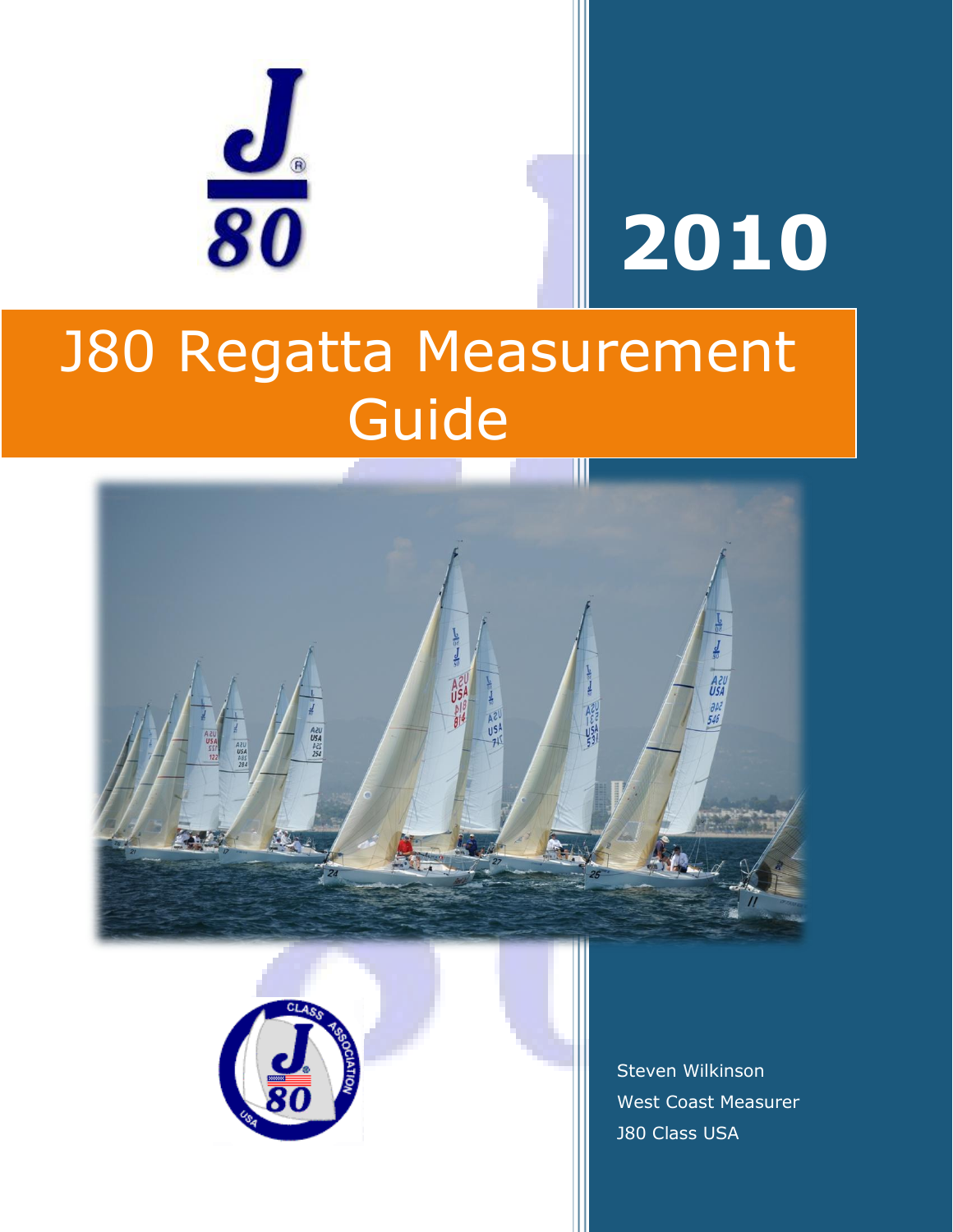#### **Introduction**

All J/80 class events are governed by class rules even if these are small local events where there are only three to five boats starting. Each year there is at least one event that receives additional attention in terms of boats and crews conforming to class rules, the North Americans, and please be aware that some practices adopted at the local level may not be legal on a national or international level. In addition to the NAs this year we are fortunate to have the Worlds in Newport RI and this document is a guide to prepare you to pass a J/80 regatta measurement. This guide is not only written for those who have never been through a measurement but for everyone who plans to attend a major J/80 in 2010 and beyond. For experienced crews please use this document as a guide to better organize yourself which will help the process run more smoothly. If this is your first time you will learn good practices right from the start. Our goal as class measurers is to get everyone on the water sailing as soon as possible and the better organized we are collectively the faster we can accomplish our goal. If an owner has questions regarding any modification, repairs, experimental deck layout or equipment additions made to a boat that might impact its weight certificate (if previously weighed) or its legality we encourage you to contact one of us early on so we can help assist you with the issue. Open disclosure will save time, money, and a lot unnecessary stress for all of us involved and maintain a true Corinthian sprit throughout the class. As your measurers we are here to help and support everyone who is a member of the USA J/80 class.

Now that you have decided to attend a major J/80 regatta what is expected of you and what tasks must be completed to in order to have a boat and crew that meets class requirements. There are four major parts of the measurement process sail area, crew weight, boat weight, and the equipment inspection. We will explain these phases and what is expected from every boat during each phase. Each boat will have a designated individual that will be the main spokesperson for that boat and whom will communicate with the measurers, it does not have to be the owner. Once that person is on record as the boat representative all communication during the measurement process will flow through that individual. This will eliminate any confusion from another crew member interacting with the measurement team. Our most time consuming task is measuring the gennakers/spinnakers therefore we are going to lay down guidelines to speed up the boat weight and equipment inspections. No longer will we sit on a boat while the representative rummages through a boat looking for the required equipment or stand around waiting while the crew prepares the boat for inspection or to be weighed. All we ask is that you are ready when it is your time to be inspected and this document will help you to accomplish this otherwise you will be put at the end of the line since you are wasting the measurers time and those behind you that are prepared.

#### **Sail Measurement**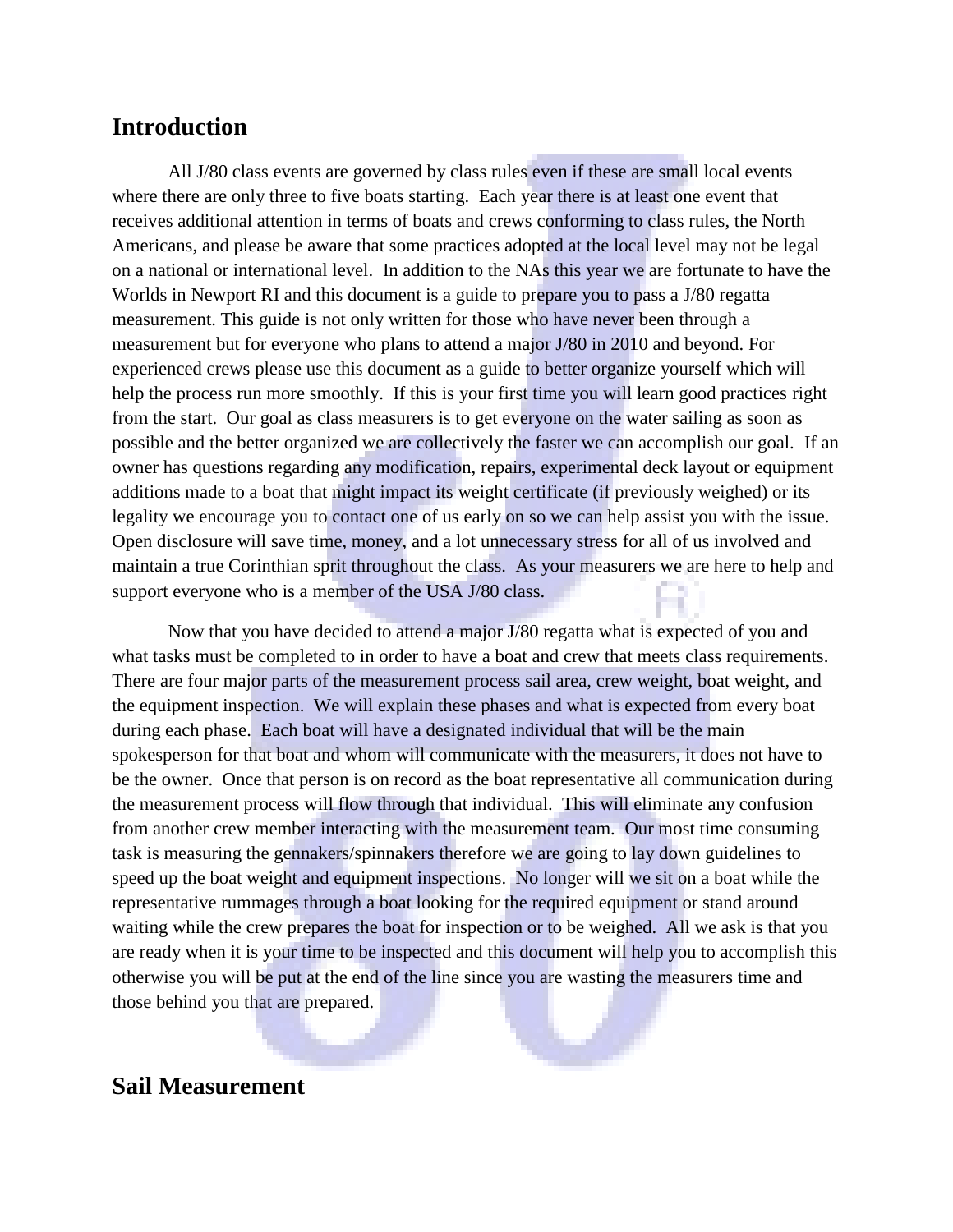Sail measurement is the easiest part for the representative all they have to do is to deliver the sails they plan to use for the regatta to a designated area. You are allowed 1 main, 1 jib (headsail in rule book), and 2 spinnakers (gennaker in rule book) where all sails presented at the time of the measurement must have a royalty tag or button, any sail without a tag or button will not be measured and cannot be used for the regatta. All mains have a sail number and are easily identified but jibs and spinnakers are not that easy therefore have your sail bags clearly marked with the boat name and the name/cell phone of the representative. Do not have the battens in the sail bags. We measure many sails each day and there is a high probability that we can lose or give back the wrong ones therefore it is the responsibility of the representative to keep track of sail battens.

Section G – Sails in the class rules governs sail dimensions and allowed materials. We follow published ISAF techniques for sail measurement where our current process for measuring mainsails and headsails requires the host club to provide a large room where we lay down a sail template on the floor. Sections G.3 and G.4 provide the rules for construction and dimensions of the mainsail and headsail. The floor template allows the measurers to quickly determine if a sail is illegal. This determination is made if any portion of a sail is larger than the measuring points of the template. The dimensions in the class rules are maximums. If you have an illegal sail we will contact the representative and it is that person's responsibility to have the sail re-cut. Fortunately our major regattas are well attended by the class sailmakers from North, Quantum, UK, and Ullman so getting the sail repaired should be easily accomplished. Once the sail is deemed legal it will be stamped, signed, and dated by the measurer that was responsible for measuring sails. Once a sail has received a measurement stamp it does not have to be measured again but we will inspect the sail for the stamp. Please understand that the stamp does wear over time and may disappear completely. Sometimes brand new sails that have never been used may measure in too large in many dimensions. If you find yourself in that position we will ask you to go sailing and bring it back to be measured again and in most cases the sail meets class rules. Therefore it is recommended that you have a few hours on new sails prior having them measured.

As measurers our most time consuming aspect of the measurement process is measuring the spinnakers (gennakers). Section G.5 discusses the construction and dimensions of the spinnakers where the maximum allowed sail area is *65 m<sup>2</sup>* and the luff length shall not exceed *12,200 mm*. We use the following formula

Sail Area = 
$$
\frac{(luff length + leech length)}{2} \times \frac{(foot length + (4 \times half width)}{6}
$$

Each individual length is measured by hand and takes at a minimum two individuals. At a 25 boat regatta we could be measuring up to 50 spinnakers where it takes on average  $10 - 12$ minutes per sail translating into 16 to 20 man hours of effort assuming that the task runs very smooth without any issues. If we find a sail is over in area we usually measure it again to ensure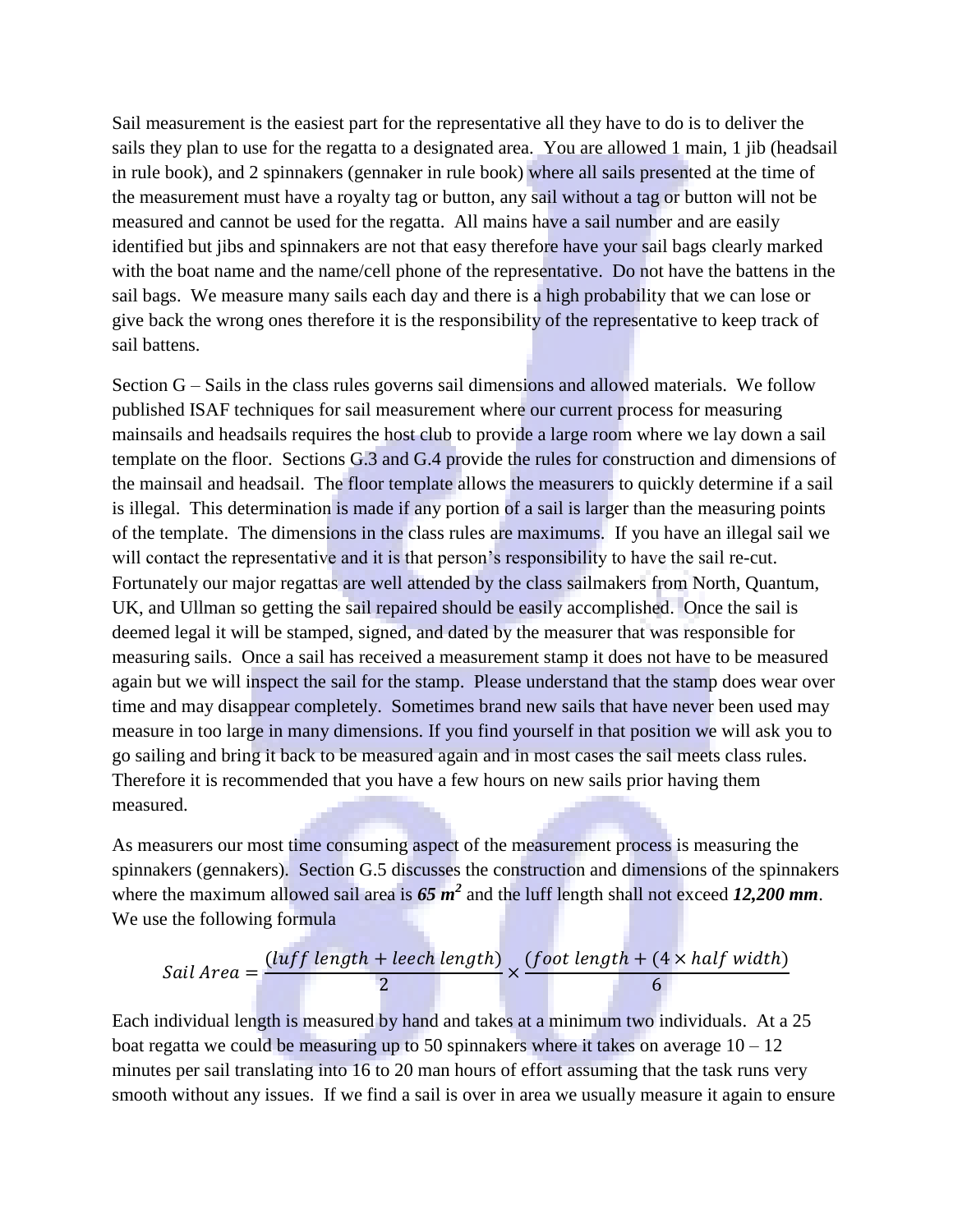that we have the numbers correct. Once it is determined that the sail is too large we will contact the representative so the matter can be corrected.

Mainsails and headsails are easy to measure once the template is laid out on the floor, but the spinnakers are going to take time. How we approach the sail measurement phase is determine by the facilities we are given. This can be pre-determined far in advance of the regatta and we are going to make it the responsibility of the local fleet captain and hosting yacht club. Therefore we require the local fleet captain or regatta chairperson of the host club to make contact with the class measurers with possible locations for sail measurement so we are not wondering where we can measure sails when we should be laying out templates.

## **Crew Weight**

The reason for this section is to reduce confusion when making unit conversions from kilograms to pounds. Section C.3.1 states that the maximum crew weight in swimming apparel is *338.6 kg* with no limit on numbers of crew. Therefore the maximum allowed class weight is 746 lbs.

### **Boat Weight**

To participate in a major regatta a boat must have a valid weight certificate or it must be weighed at or prior to the regatta where class rules regarding the boat weight are found in section C.5.1 (a),(b). The minimum allowable weight is 1495 kg. If your boat is below this minimum one must add the difference in lead to make the boat legal. As an example if your boat weighs 1455 kg it is 40 kg light and you must add 40 kg of lead in specific locations as shown in Figure 1.



**allowable minimum.**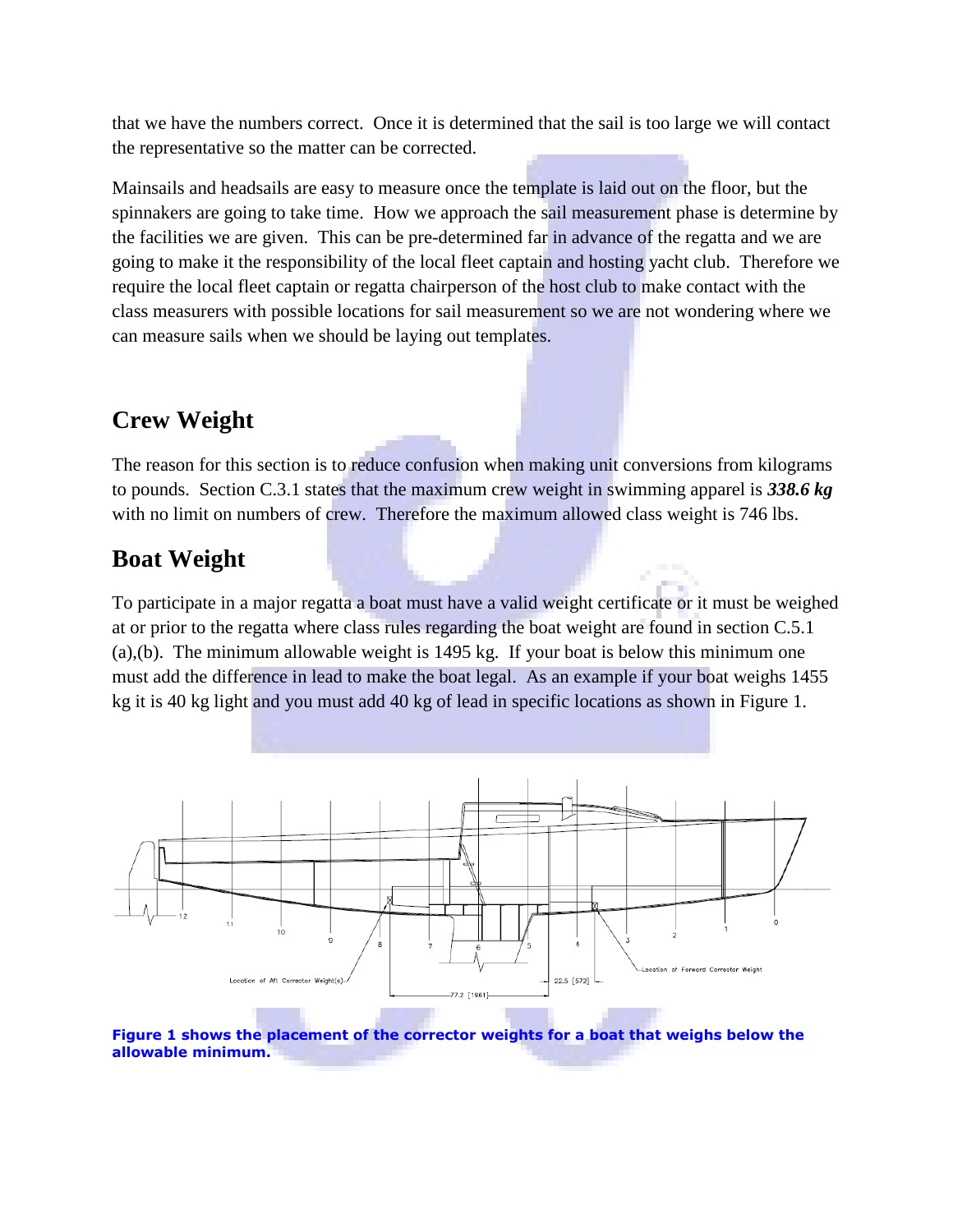The distribution of weight is 50% forward on the centerline inside the air-tight compartment just forward of the rear bulkhead. The remaining 50% is split such that 25% is placed at the end of the port and starboard settees. Using our example where a boat is under the minimum by 40 kg one would place 20 kg forward and 10 kg at the end of each settee. The weight certificate will be issued with a weight of 1455 kg and during the equipment inspection we will look for properly place lead in order for the boat to be legal. The additional weight must be added to the boat prior to the boat being legal for the regatta. It is the responsibility of the representative to obtain the additional weight and install it into the boat. If you suspect your boat is light you should locate a lead supplier in advance in order to save time and quickly fix the problem if you are weighing your boat at a regatta that requires travel. Rules state that the lead corrector weights must be permanently installed.

We normally weigh boats at the crane used to launch a boat from the trailer. To weigh a boat it will be configured with specific equipment and dry. A lifting strap will be supplied by the representative and will not be attached to the boat because we must attach the strap (including the lifting shackle if used) to the scale and zero the scale when the strap is attached. Once the scale is zeroed then the representative will be responsible to attach the strap to the boat. We conduct pre-weigh inspection prior to moving the boat to the crane. The mast will be up with the boom attached and only the items on the following list shall be on the boat:

- Battery (size will be recorded)
- Engine (empty of fuel, horsepower and type will be recorded)
- Main sail
- Jib/headsail
- Spinnaker (only one spinnaker is allowed)
- Mainsheet
- $\bullet$  Jib sheets
- Spinnaker sheets
- Main, jib and spinnaker halyards
- Companionway hatch and stairs
- Rudder with tiller
- Tack line
- Bowsprit lines
- Vang line
- Backstay line
- Furling line
- All allowed turning blocks
- 1 (one) winch handle
- Mast, boom and gooseneck bands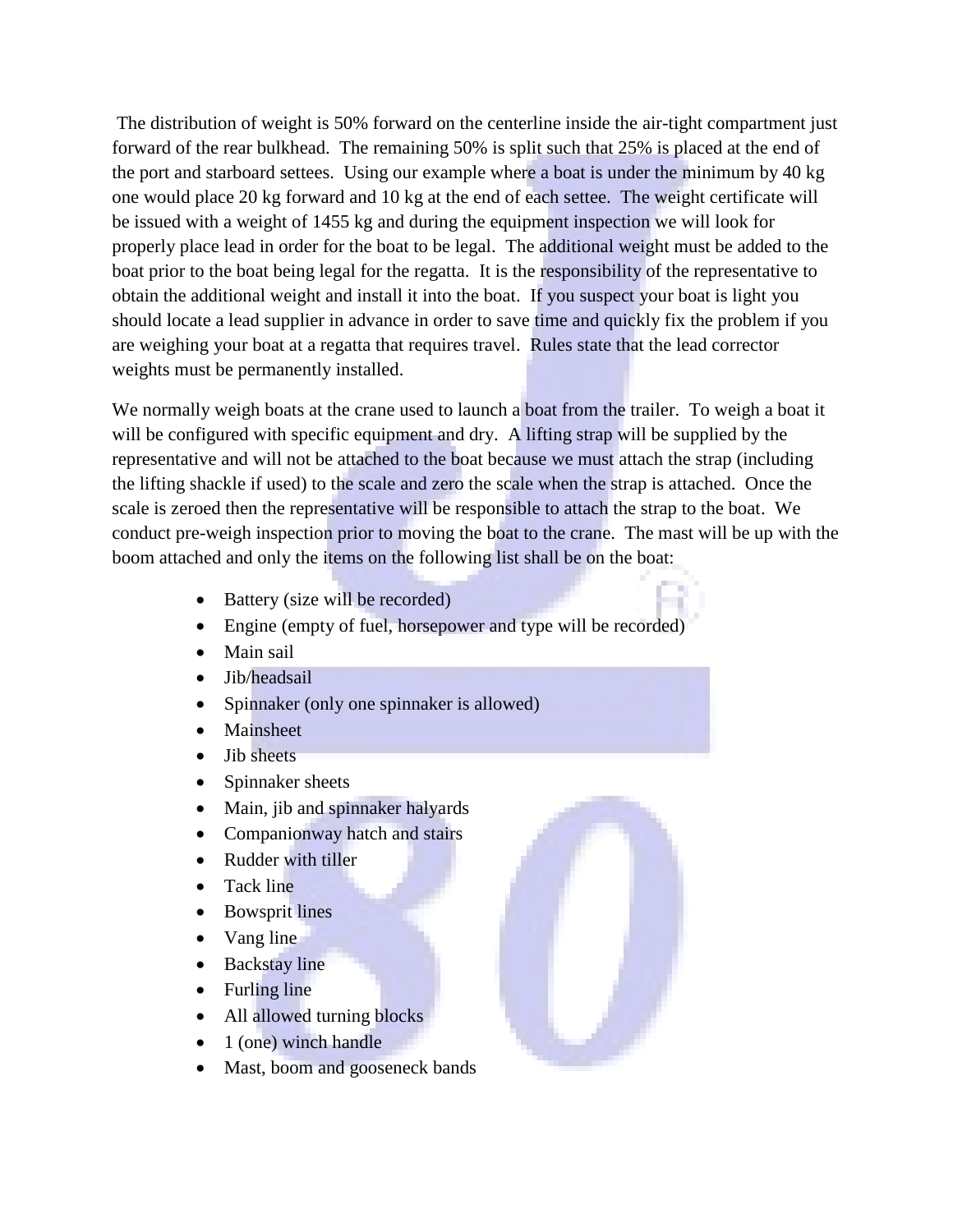The process will be easier if the representative arrives with a properly configured boat in dry condition. A properly prepared boat is shown in the photos below in Figures 2, 3, and 4. The jib



**Figure 2. The two pictures above show the interior of a J80 ready to be weighed. The airtight covers are open and the cover to the battery box is open. The stairs do not have to be attached in their normal location but on board. Water tends to collect in the small forward compartment in the left photo and in the airtight compartments.**

can be rolled on the furler without the cover and the main and spinnaker must be out of their bags. A measurer will conduct a pre-weigh inspection that will take only a few minutes when the boat is properly configured and dry. Then it takes about 10 minutes to weigh the boat. If a boat has non-conforming equipment that is permanently mounted such as stereos, mounts to hold electronics, and additional tracks for PHRF racing these will be recorded and become permanent equipment.

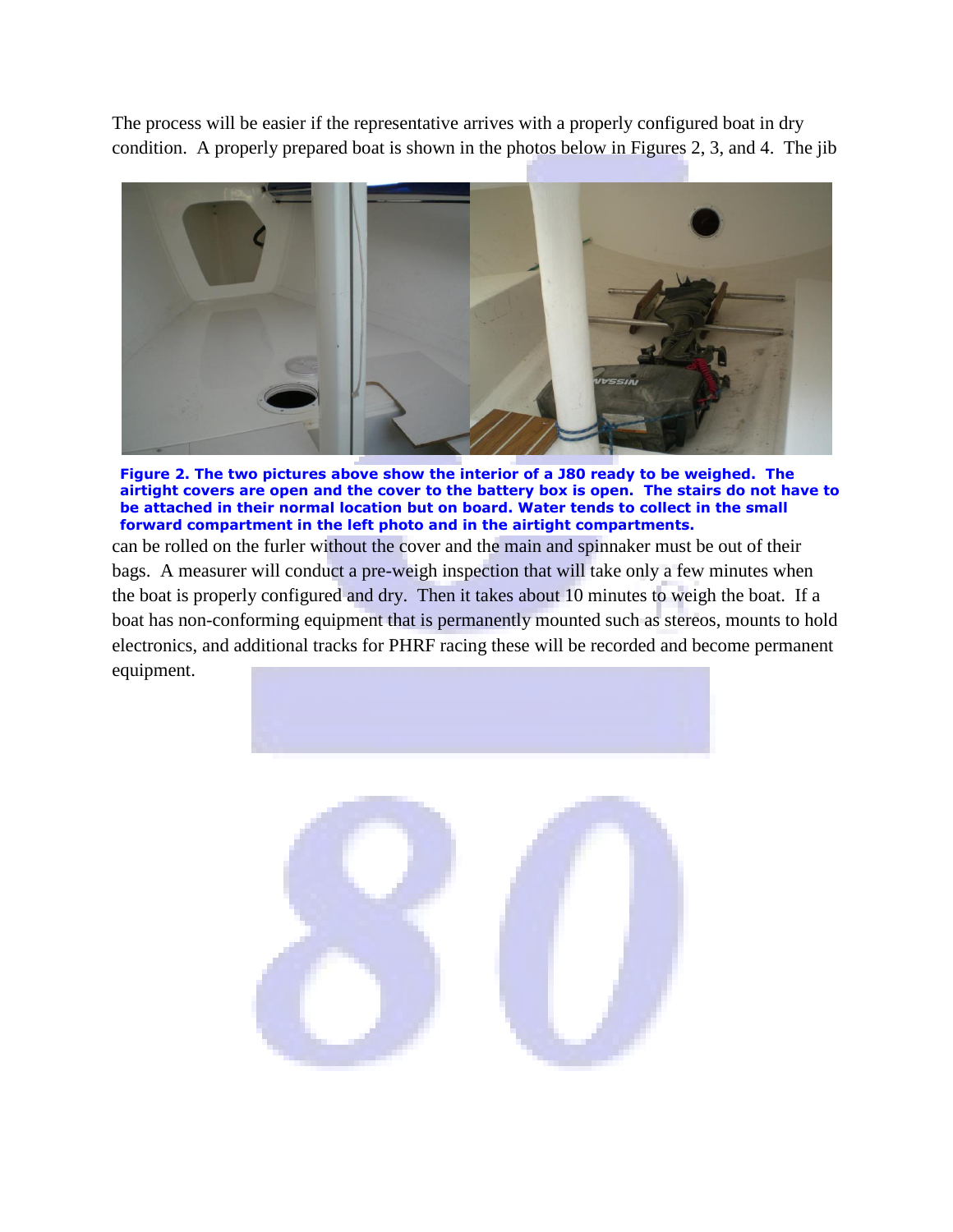

**Figure 3. The picture on the left show the main and spinnaker without storage bags in the cockpit of the boat being weighed. The picture on the right shows the jib sheets, tack line, spin sheets, backstay line and winch handle. The mainsheet is attached to the boom and the traveler control line is rigged. All other control lines can be in their functional position such as the halyards.**



**Figure 4. The picture on the left shows the battery and the picture on the right shows the bilge that is dry. We will inspect the known areas where water collects.** 

Any changes made to a boat such as obtaining a different engine will require a new certificate. If you have purchased a used boat that has a weight certificate please ensure that the configuration of the boat is the same as it was when that certificate was issued, otherwise it will have to be weighed again. This is a simple process and the most helpful task the representative for a boat can do is to show up with a properly configured boat. We highly appreciate an organized effort and it helps those waiting to be weighed and the overall process in general.

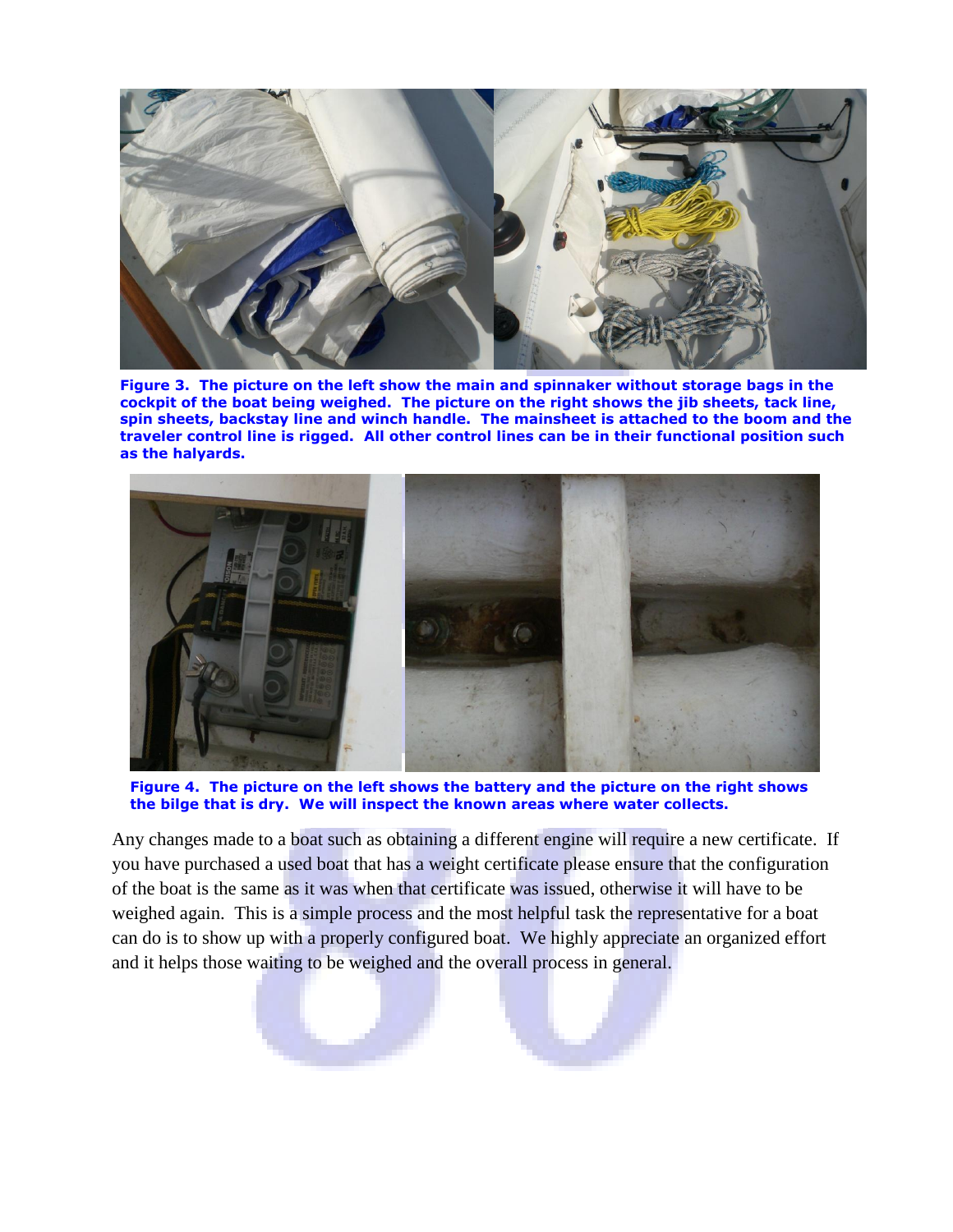# **Required Equipment Inspection**

This is essentially the final step for a boat in the measurement process. For some competitors it is the only step, after verification, since they could arrive with measured sails and a weight certificate. The following list is the equipment that is required to be on board a J80 participating in a class event:

- Anchor, chain, and nylon rode
- Manual bilge pump
- Compass (can be permanently mounted)
- Applicable charts (see text below for explaination)
- Speed and depth or operational GPS
- Operational VHF
- Operation navigation lights
- 12 volt battery operational
- Horseshoe life ring
- First aid kit with manual
- $\bullet$  9 liter bucket (minimum)
- PFD for each crewmember
- Outboard motor
- C.G.- Efficient sound producing device (horn or whistle)
- C.G. -Two B-1 fire extinguishers (with indicator in green position)
- C.G. -Visual distress signals day/night (not beyond expiration date)

The following are non-equipment inspections that will be conducted:

- Bowsprit pole extension when retracted cannot exceed 76mm beyond bow
- Lifeline deflection cannot exceed 50mm
- Current year transom sticker
- Companionway hatch and stairs

Most boats that fail this step are due to nonoperational navigation lights because one or all of the lights are bad or the battery is not charged. Therefore check your lights and have a charged battery before you ask the measurer to conduct this step. The next most troublesome area to pass is the lifeline deflection test. Over time lifelines stretch and 50mm is less than two inches again prior to this step take a ruler and measure the amount of vertical movement of the lifeline and if it is greater than two inches you will fail and have to tighten the lifelines in order to be able to sail in the regatta. This inspection should only last five minutes for a well prepared boat. Figure 5 is a photo of a boat that is prepared for the equipment inspection. All the equipment is on display in the cockpit and the measurer can easily check that the equipment is present. We will ask you to turn on the navigation lights and the VHF and GPS to show they are operational.